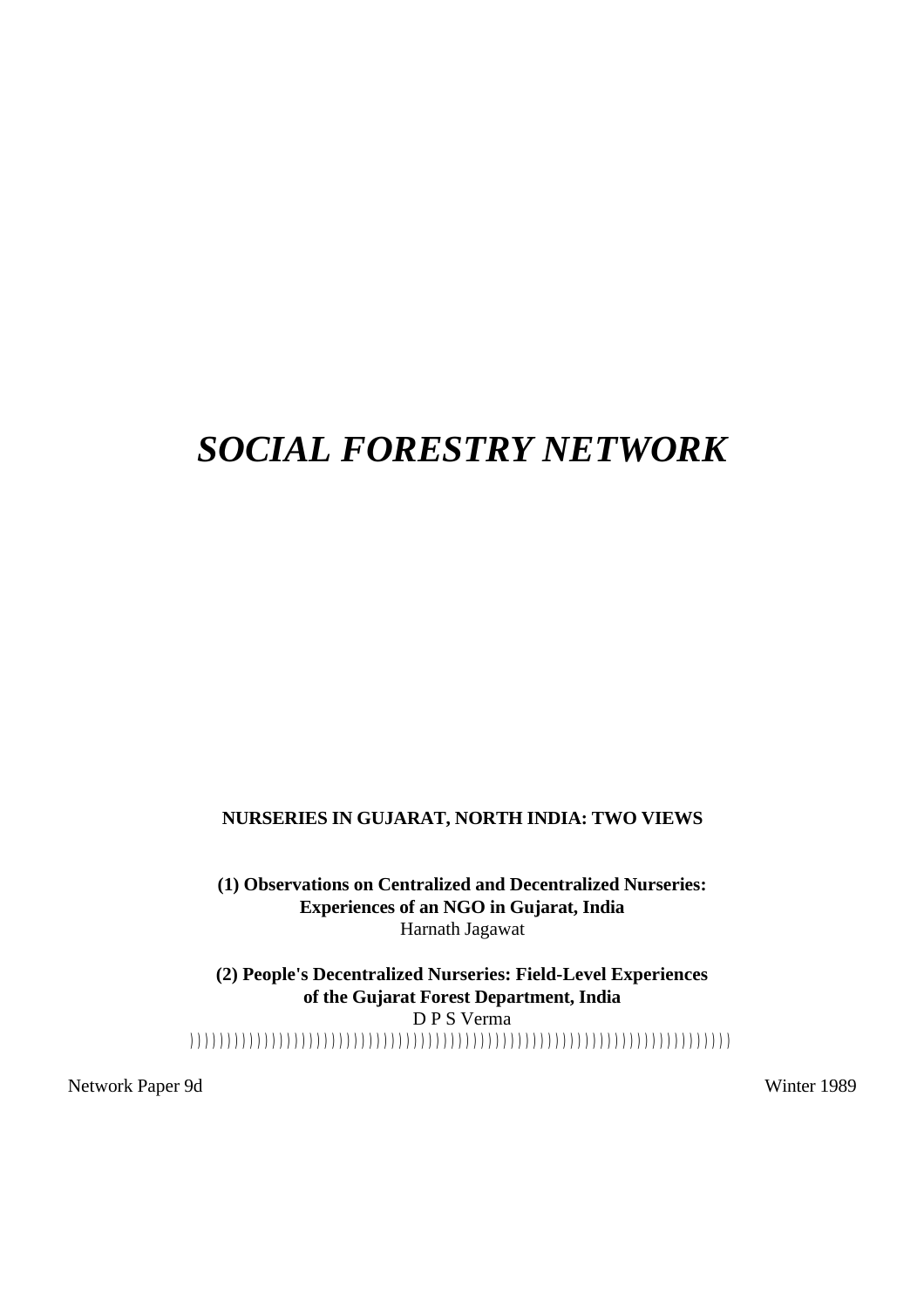Harnath Jagawat is the director of the Sadguru Water and Development Foundation, an NGO working in the Panchmahals area of Gujarat.

D.P.S. Verma is the Conservator of Forests responsible for Social Forestry activities in Vadodara District, in Gujarat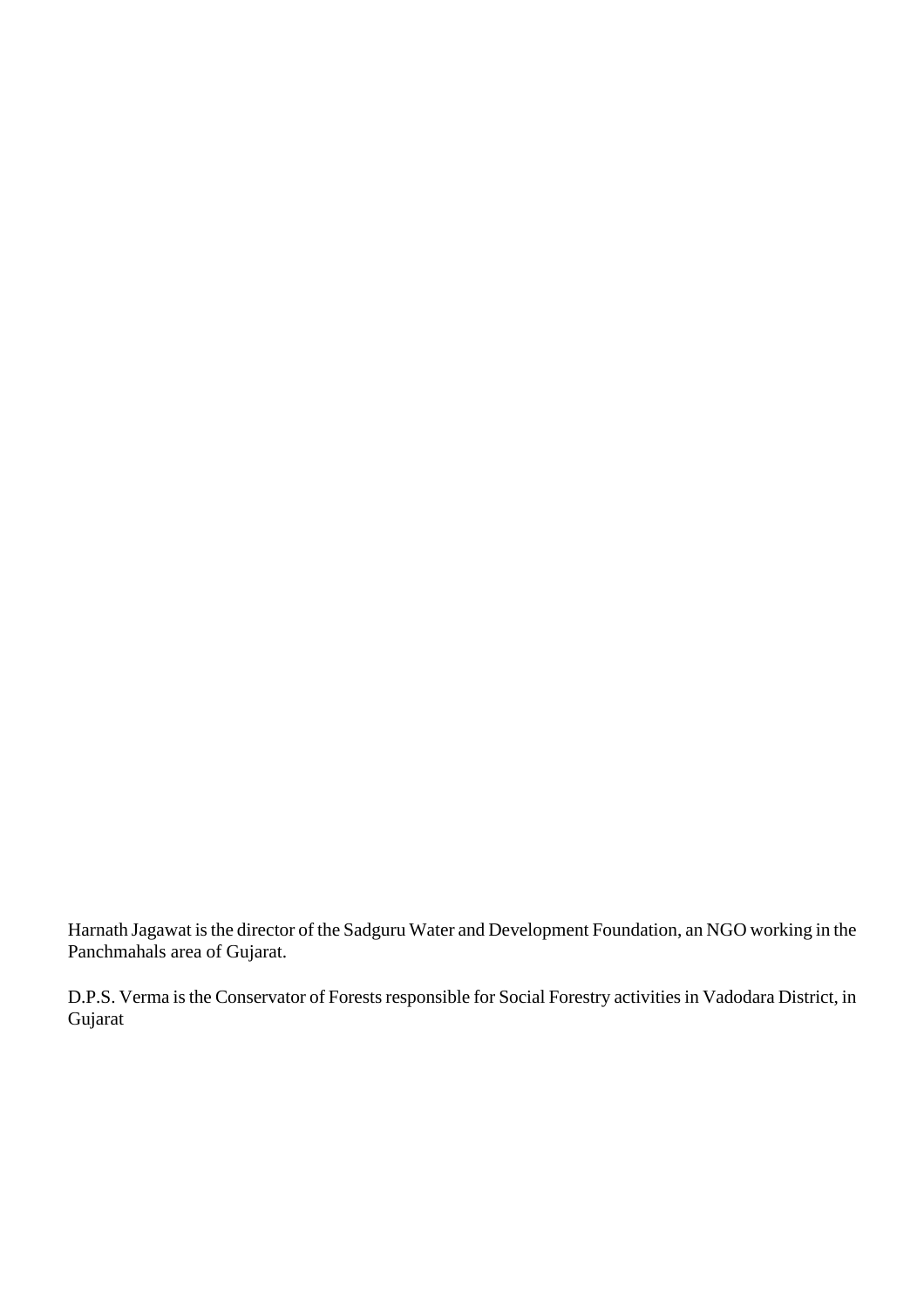### **OBSERVATIONS ON CENTRALIZED AND DECENTRALIZED NURSERIES: EXPERIENCES OF AN NGO IN GUJARAT, INDIA**

Harnath Jagawat Sadguru Water and Development Foundation

## **Introduction**

The Panchmahals area of Gujarat is a tribal area which used to have substantial areas of forest according to local history. About 100 years ago -maybe even 75 years back - this district of Gujarat had thick forests on about 75% of its total land area, and the entire economy of the district revolved around forests and forest products. The Sadguru Water and Development Foundation, which is an NGO, was formed to encourage local people to plant trees on their own land in this district.

In one of our village meetings with a women's group, an elderly woman of about 65 years of age told us that when she came to the village as a newly married bride, there were thick forests all around the village. The forests were so thick that women would always go in a large group to fetch drinking water hardly 300 metres away, accompanied by a man with a weapon because they feared attack from wild animals.

Loss of the forests has shattered the entire tribal economy. Most of the people are living below the poverty line, and 50-75% of the population are forced to migrate in search of work for at least 8 months of the year. It is estimated that over 50% of the land area in this district is suitable for tree plantation, as it is too degraded to support agriculture, but the forest department can neither restore the forests in this area nor can they achieve the plantation on the scale required. It is only possible to reforest this area if the people themselves take up this massive programme and plant up their degraded land with trees. However, as long as the forest department persists with its dog-in-the-manger attitude that people cannot be involved in the restoration of forests in former forest areas, then the trees will not be replaced.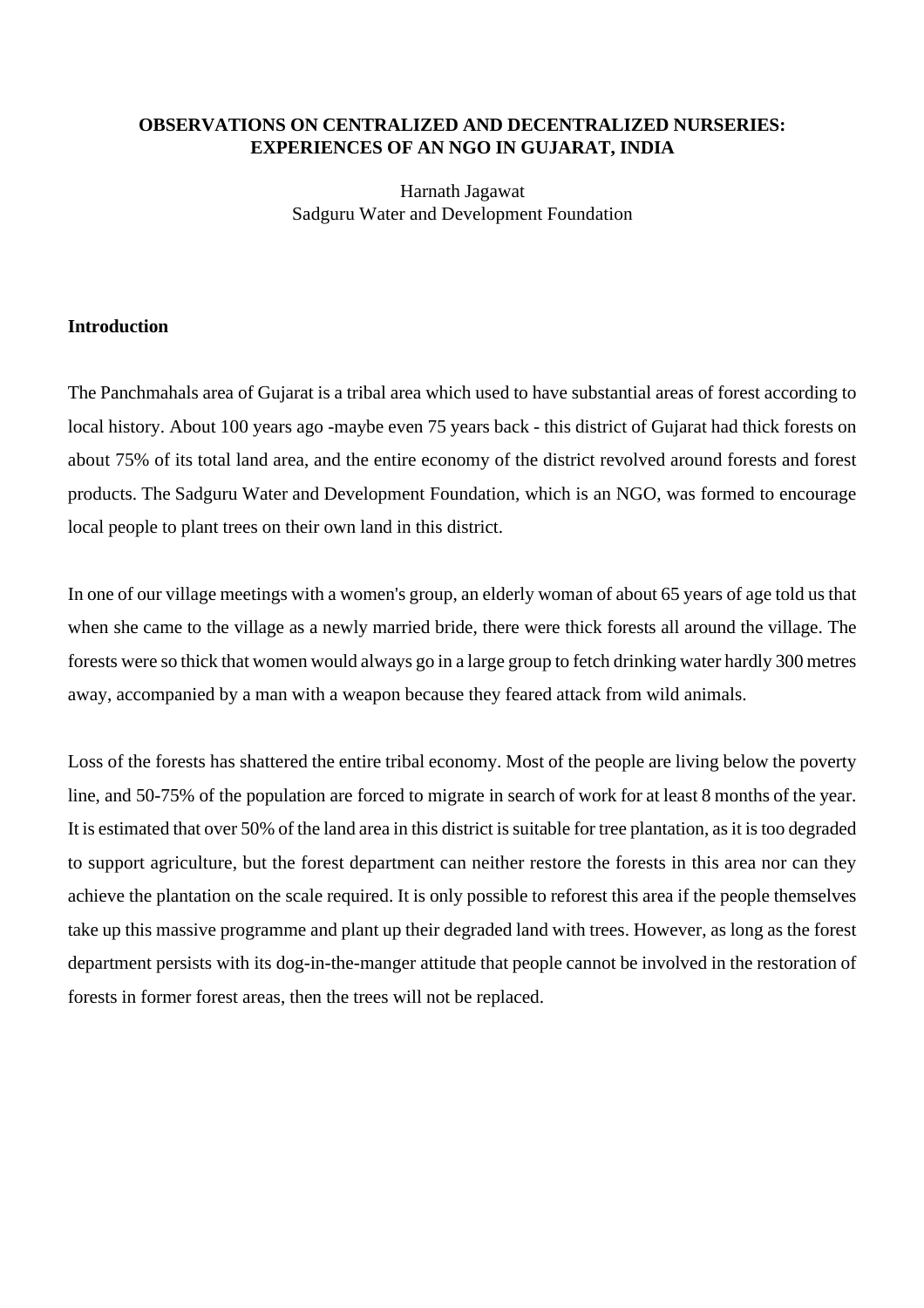#### **The Foundation's Social Forestry Programme**

When the Foundation started their social forestry programme they relied on the forest department to supply the villagers with seedlings. In one village this led to the following experience which confirmed the Foundation in its aim to set up local-level nurseries. The forest department had pledged to supply the villagers with seedlings in time for planting during the first rains of the monsoon. However, the monsoon rains were unusually good and the forest department were too busy planting up their own land, and could not supply the seedlings to the villagers until the end of the monsoon in August. The villagers knew that if the seedlings were not planted immediately they would not survive. The local people called on relatives and friends from surrounding villages to help them with carrying the seedlings from the delivery point and also with the planting.

Although the villagers had faced such difficulties in obtaining seedlings, the following year they continued with their large planting programme, and over two years they planted over 400,000 seedlings. The survival rate of the seedlings was over 90%, with the occasional sale of trees over the years. Considering that usually cattle are allowed to roam freely around the villages and that there were no fences around the young trees, it shows the degree of individual and collective committment to ensuring the survival of the trees.

During the drought years of 1985 and 1986 farmers realized the importance of trees as an insurance against the hazards of drought, and sold some of their trees to maintain their families over this period. Trees planted in 1982 and 1983 were providing visible benefits to their owners, for example wood was available for cooking and house construction and some mortgaged their trees for a short period to tide them over this difficult period.

However, the supply of seedlings from forest department nurseries did not improve, and although farmers were producing half the seedlings they needed, the remaining seedlings promised by the forest department frequently did not arrive in the villages. It was decided by the Foundation that farmers should be encouraged to raise all the seedlings themselves and so avoid dependence on this unreliable source from the forest department. Accordingly, 245 decentralized nurseries were set up in 13 villages by the farmers in 1988 and together they raised over 3 million seedlings, which were planted out by nearly 2000 families in the monsoon of 1988.

The farmers, themselves, prefer to raise and plant Eucalyptus, but the Foundation persuaded them to raise a greater variety of species. These trees were planted by the farmers on several different types of land from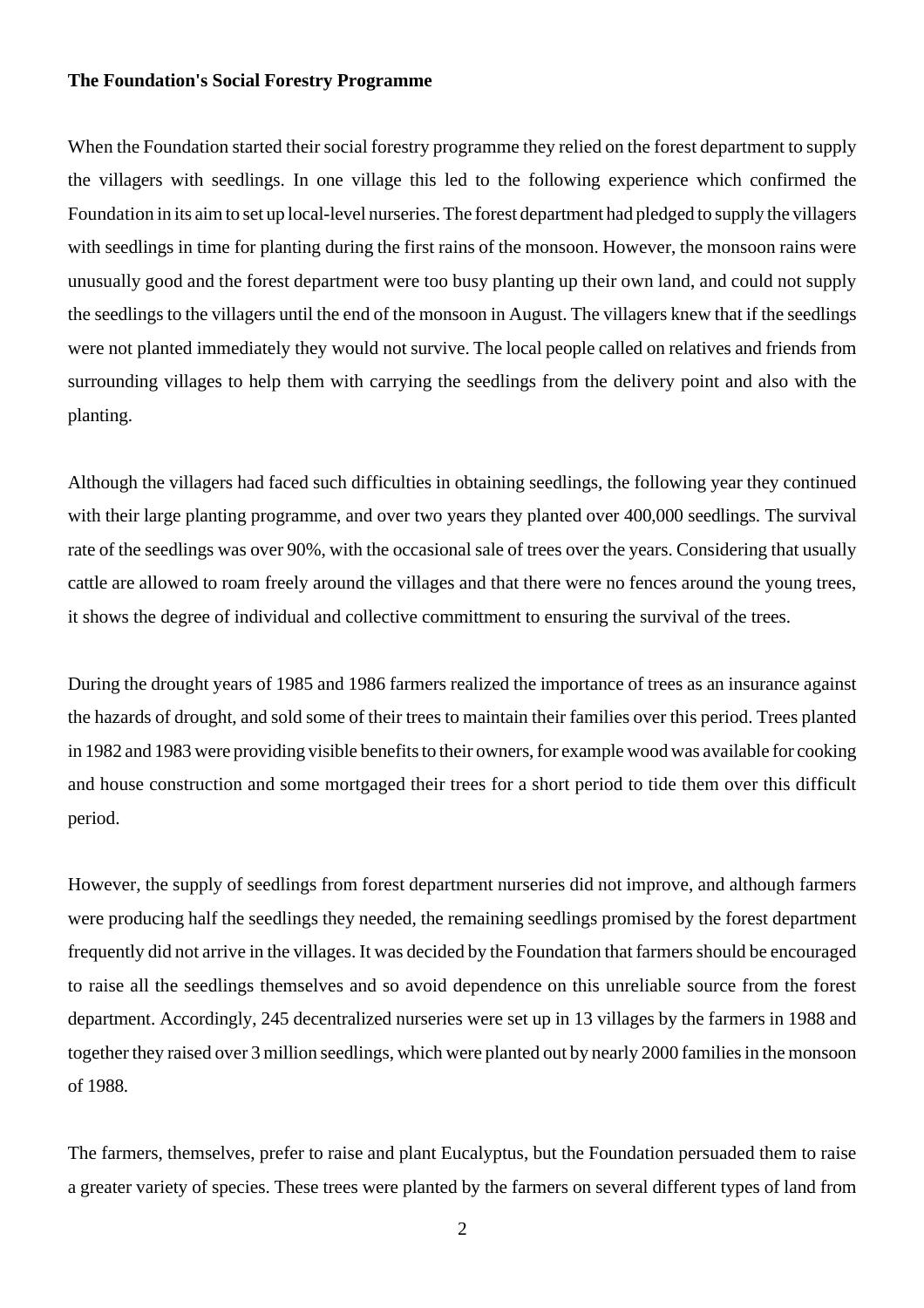privately owned degraded wastelands to common wastelands encroached by farmers. They also planted trees on field edges, in strip plantations, and on open irrigation water courses.

The success of SWDF's tree-planting strategies has been possible only through the work of the farmer and the establishment of many decentralized nurseries. From SWDF's experience with both farmer-run decentralized nurseries and forest department centralized nurseries it is possible to enumerate some of the advantages and disadvantages of these two different approaches.

# **Advantages of centralized nurseries:**

- Easy for the supervision, management and monitoring.
- May need proportionately less manpower, including less technical supervision.
- The protection problem is minimal and manageable.
- Impressive appearance.

# **Disadvantages of centralized nurseries:**

- Require relatively larger water resources, and the water source has to be very near to the nursery site as watering requirements are very labour-intensive
- Occupies more space at one single site
- Transportation of seedlings becomes a serious problem, from the point of view of the management, cost and time involved in the transportation
- Chances of higher casualty rates during lifting and transportation. Poor road conditions compounded by bad handling during loading and unloading, would result in the higher casualties. Like infant children, the seedlings need the utmost care and tenderness in handling. This is difficult when a large number of seedlings are to be transported from centralized nurseries. In particular, the transportation operations are rarely carried out by the people who planted the seedlings, and therefore excessive damage is normal.
- If there is any delay in transportation due to the road conditions in the monsoon or any other reason, planting is delayed. Such abnormal delays upset the programme. In 1987, SWDF faced this problem when the seedlings were to be transported from the centralized Forest Department nurseries to a distant place. The planting was not done at the proper time, due to non-availability of vehicles.
- Sometime good soil must be brought from a distant place for filling the bags. This is costly as well as time consuming.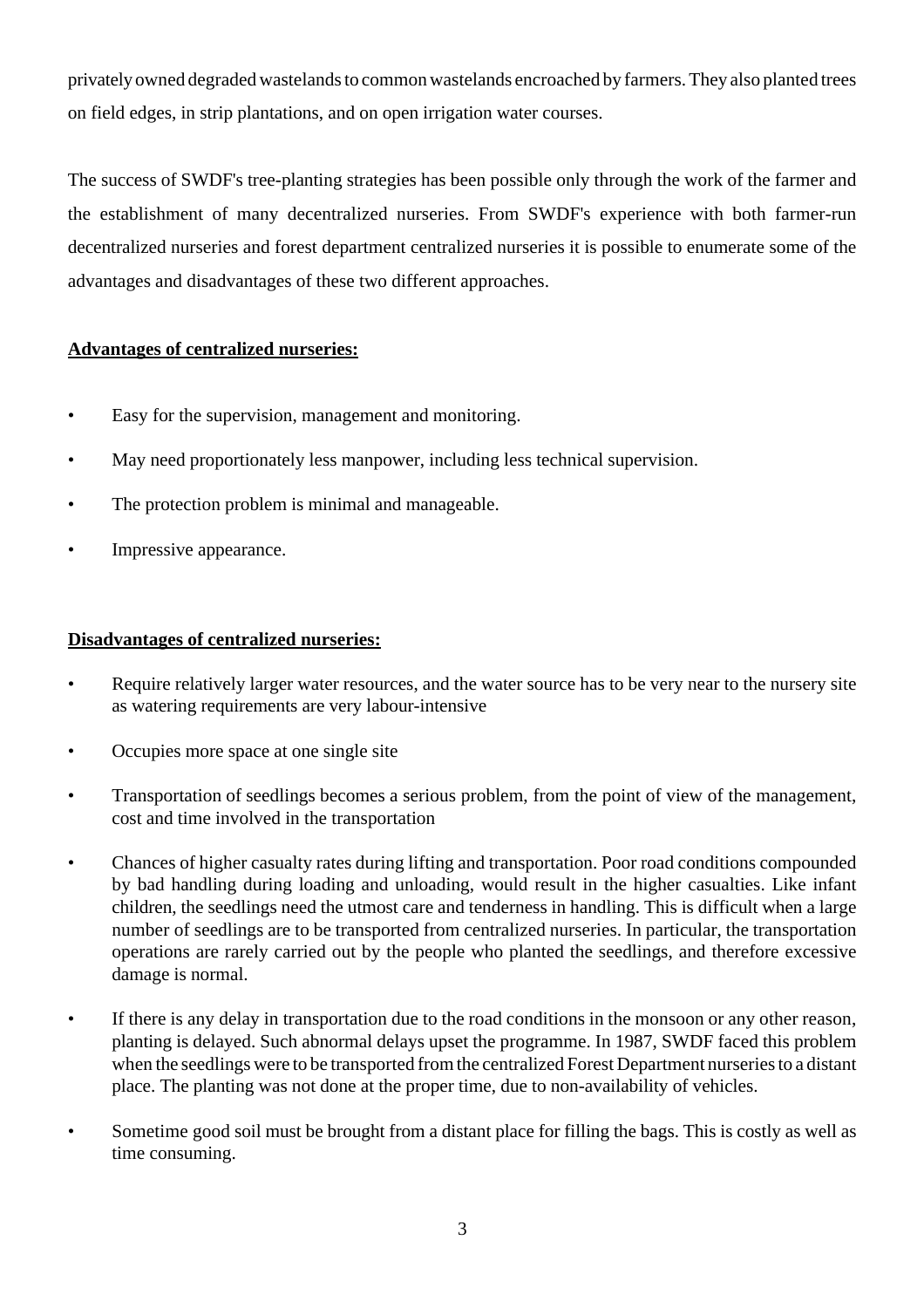- The ultimate planters have no stake in or attachment to seedlings raised in a centralized nursery in a distant place.
- The people involved in the centralized nurseries consider themselves wage earners and do not see themselves as participants in the total tree plantation programme.
- The centralized nursery is not people-oriented. Very few people are involved and as the technical staff are omnipresent in such centralized nurseries, nursery workers tend to disown the responsibility of maintaining and protecting the centralized nursery. Whatever is done, is done by strict supervision, and not by the people's own initiative and interest.
- Small damage and small scale casualties do not come to notice; or, if they are noticed, they are ignored owing to the very size of the nursery.
- The benefits of earnings go to fewer people. Often, relatively rich farmers with adequate water resources would monopolise the production and profits from nursery raising. We have seen the Forest Department allotting nurseries of 100,000 seedlings (one hundred thousand) to one individual having a good water source. Such a nursery raiser may earn about Rs.30,000/- in a short period, which is quite a large sum in the Indian situation. And it helps to add to the prosperity of a person who was already well-to-do.

# **Advantages of decentralized nurseries:**

- Decentralized nurseries are people-oriented and they become part of the people's own programme.
- A larger number of people (families) are involved. Thus the earnings from the nurseries are distributed among a larger number of people -making a more equal distribution of earnings.
- Decentralized nurseries require much less land and water, and therefore, even a poor farmer with small land and scant water can also raise a nursery of between 10,000 and 20,000 seedlings.
- Even if the water source is at a distant place, a farmer can easily manage the watering as a small decentralized nursery requires much less water. In our experience, even if the water source is half a kilometre away from the nursery place, it requires not more than one hour in a day to give one watering to a small nursery of 10,000 to 20,000 seedlings.
- The transportation is easy, timely and without any cost, as the plantation area is close to the nursery site and the entire family of the planter lift the seedlings in head loads as quickly as possible. Transportation is labour intensive instead of capital intensive.
- With the nursery so small, even small scale casualties and damages could be noticed and could be rectified well in time.
- The nursery raiser can grow vegetables around the nursery on a small piece of land as some moisture will be available in the nearby soil and the vegetables could be grown under the common management without special efforts. This was noticed in a number of our decentralized nurseries.
- As the nursery is nearby the house, the entire family including children are involved in its various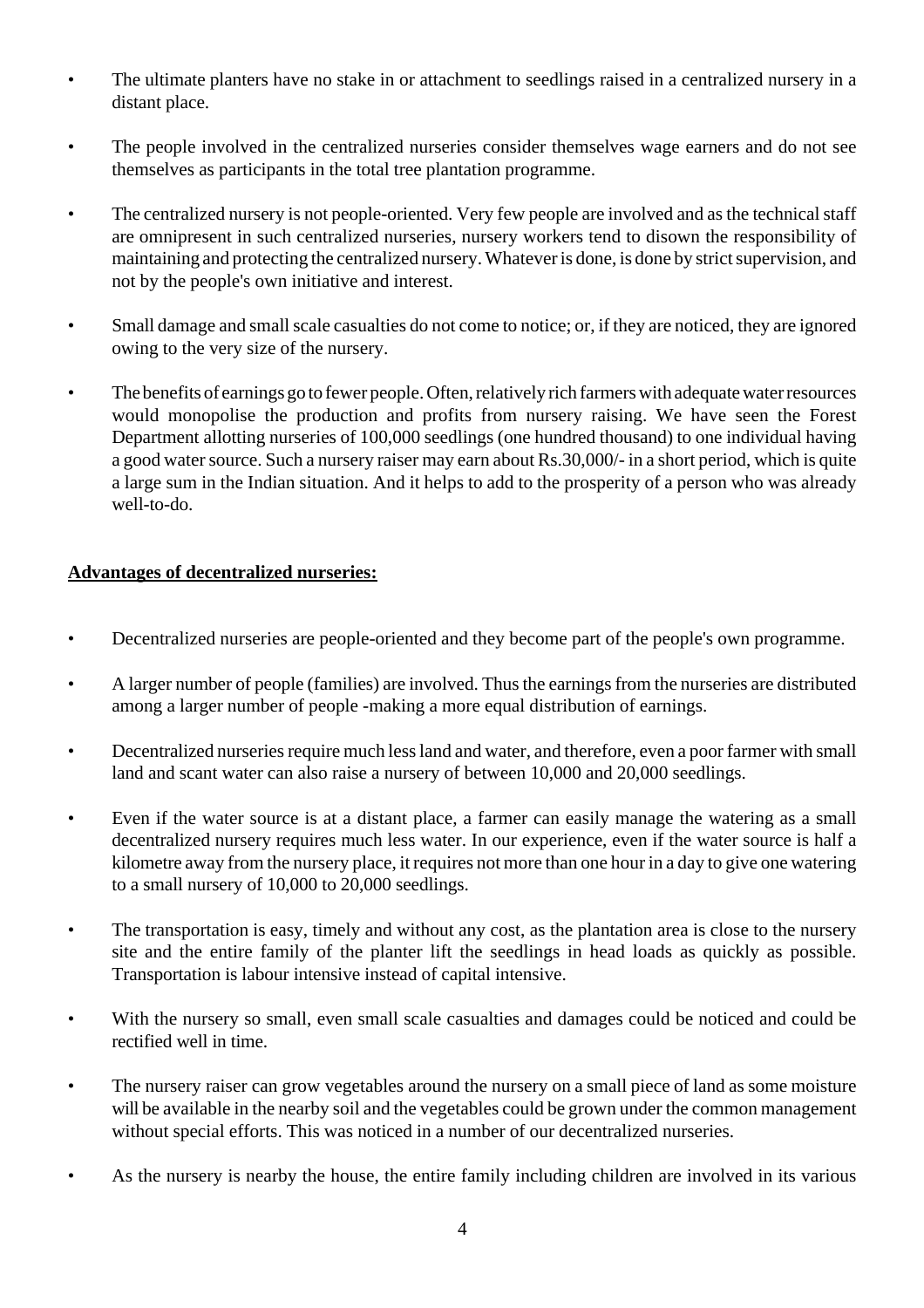operations. It becomes a common concern for the entire family.

- There is a constant relationship between the nursery raiser and the ultimate planters who are to plant the seedlings from the specific nursery.
- In fact, the ultimate planters develop an interest in and attachment to the nursery as they constantly feel that their seedlings are being raised in this nursery. Sometimes, we have been contacted by a prospective planter about the bad shape of some nursery, because he feels that he would be the ultimate loser if the seedlings are not properly cared for. This can never be expected in the centralized nurseries.
- Even at a late stage, some corrective measures to replace the casualties by fast germinating and fast growing species could be taken. This would minimise the ultimate casualty rate. We have experienced that even when less than one month period is available before planting out, new seedlings of the proper species can be sown. In our part, the normal peak planting out period is 15th to 31st July. Yet we have often filled up the gap of nursery casualties as late as 15th to 20th June the growth of such seedlings was good. since we had chosen to replace losses with the fastest growing species.

### **Disadvantages of decentralized nurseries:**

- Technical supervision and monitoring becomes difficult. More technical and other supervisors are required.
- They require greater and more elaborate managerial skills, particularly, in ensuring timely input supply, remedial measures, etc.
- Communication problems in a case of urgency can be difficult.
- If supervisors and nursery raisers are careless, much damage may take place, which only comes to light at a very late stage.

# **CONCLUSIONS**

There are distinct advantages and disadvantages to both centralized and decentralized nurseries as has been demonstrated. Which type is better can depend on certain factors like the specific area and type of programme. For example, if a plantation is to be made in forest land, one might prefer a centralized nursery. But, if large number of people in scattered villages are to be involved in tree-planting, decentralized nurseries are much better in many respects. For tree-planting on private wastelands, for agroforestry or for farm forestry programmes, decentralized nurseries have to be preferred. If such planting is to be part of a people's movement, decentralized nurseries help a lot.

Our observations are based on the specific area that we are operating in. There would be different conditions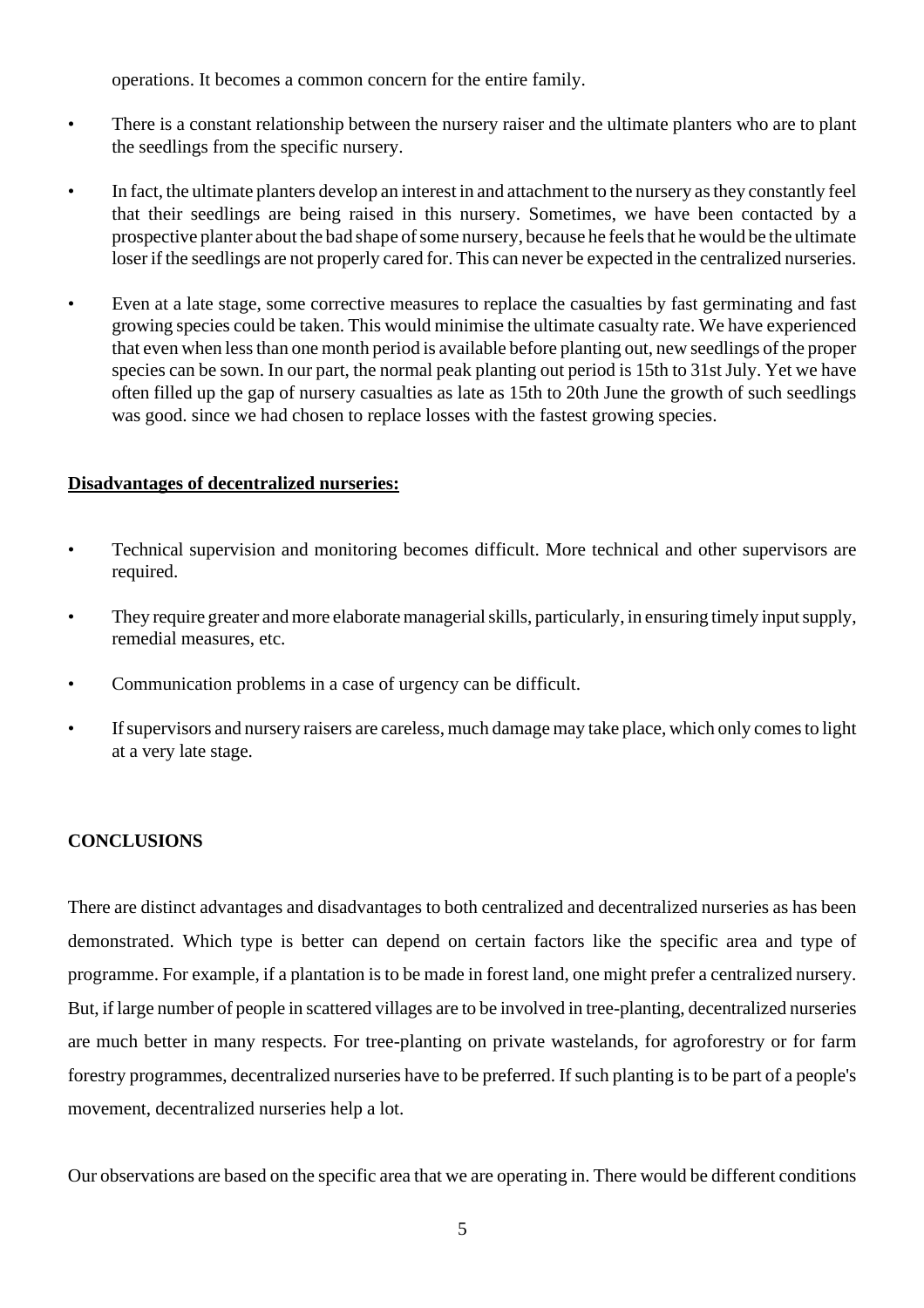in arid or semi-arid zones, where because of scant water sources, the centralized nursery may be the only choice. However, wherever water is available in such areas, the decentralized nurseries are more advantageous.

We may also conclude that NGOs, working in different villages intending to involve people and seek their participation in the plantation programme, should prefer decentralized nurseries. They demand somewhat more managerial skill, but the ultimate advantages are much more.

Overall, the Foundation through its encouragement of tree-planting by the local people has succeeded in increasing the number of trees on farmers' land from less than 100 trees in one village to over 80,000 trees. Most of the villages in which the project works have planted up all their degraded land, and in the case of Shankerpura village all the families are self sufficient for their firewood needs. Due to the availability of wood, use of cow-dung for cooking has been almost discontinued in this village, and consequently the amount of organic matter available to farmers for their agricultural land has increased.

Many farmers sold wood in the drought years, each farmer obtaining between Rs 2000 to Rs 11000 which is a large additional income for these tribal farmers considering that their plantations are only 6 years old. In this same period of time 30 new houses have been built by the villagers using their own wood, which they could not have done if they had been forced to buy the wood from local markets.

The most significant impact of the tree plantations in Shankerpura village is on the level of sub-soil water. Ten years ago there were only 2 open dug wells in this village, both were used for drinking water and dried up during the summer. Now there are 44 open wells in the village half of them dug in the last two years. Despite the successive drought years of 1985-1987 each well dug struck water. It is interesting to observe that despite dense plantations of Eucalyptus, the sub-soil water levels have increased rather than decreased. This phenomenon has attracted the attention of many knowledgeable visitors, because the evidence is contrary to the views of those opponents of eucalypts who state that they have an adverse effect on sub-soil waterlevels.

Finally, the real benefits accrue to the villagers whose trees have become a real asset and source of wealth. This asset can be banked in times of need, either by selling the trees or mortgaging them.

The lessons learned by the Foundation are many, but perhaps the most important message is that control of production of seedlings and their planting is best left with the farmers who want and need the trees.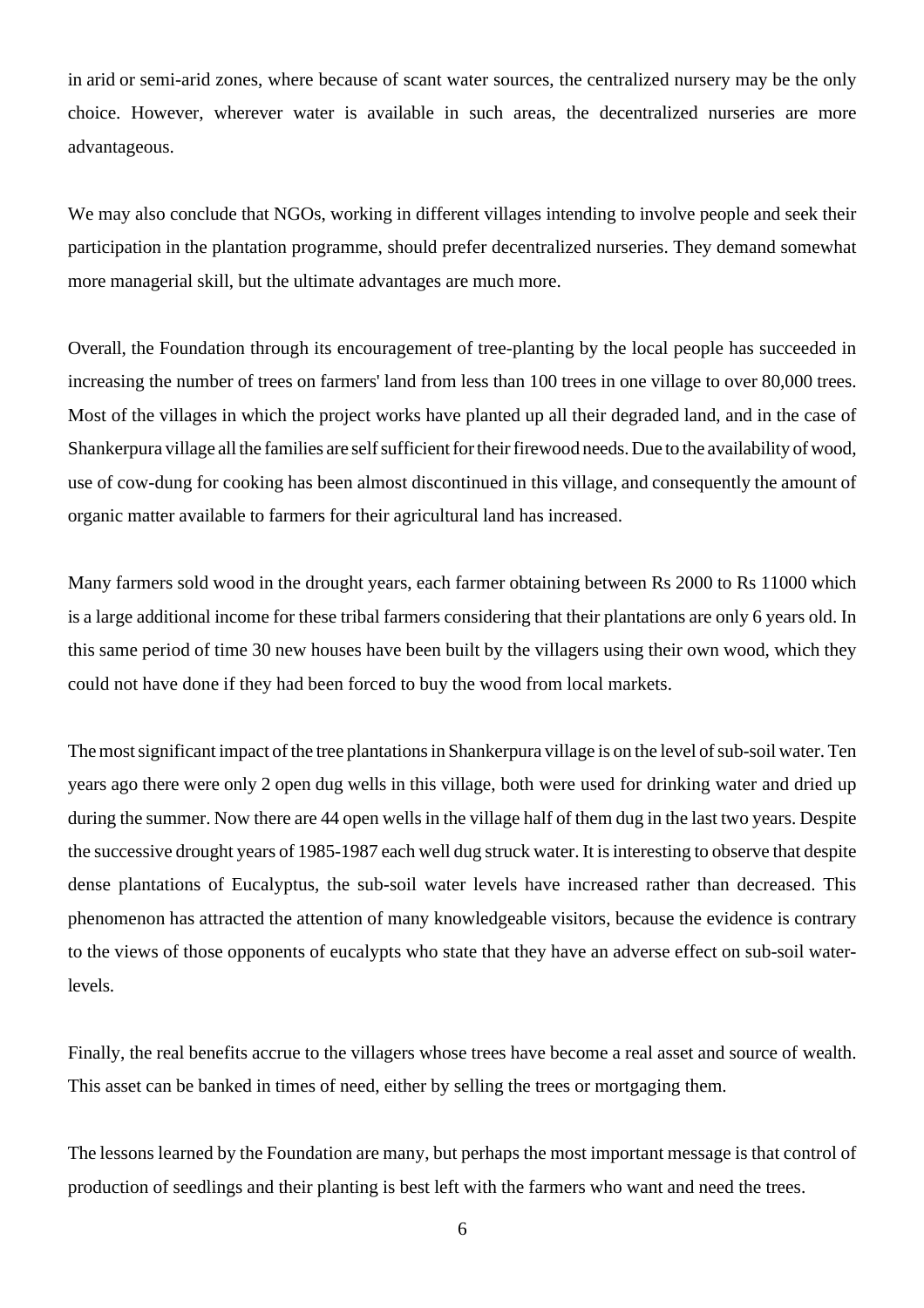\*\*\*\*\*\*\*\*\*\*\*\*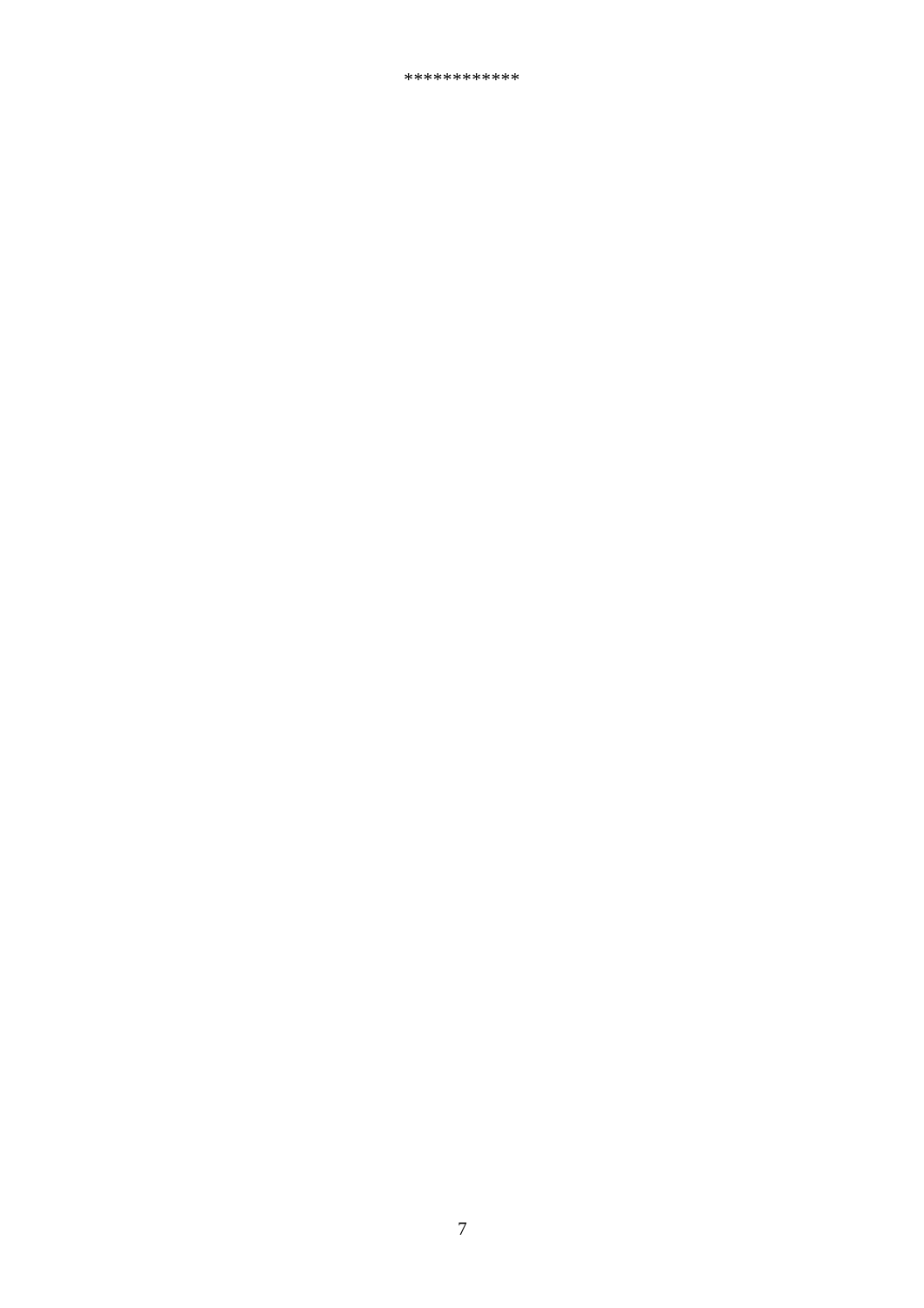## **PEOPLE'S DECENTRALIZED NURSERIES: FIELD-LEVEL EXPERIENCES OF THE GUJARAT FOREST DEPARTMENT, INDIA**

D.P.S. Verma Conservator of Forests

#### **Introduction**

Gujarat is a relatively urbanized state by Indian standards, highly industrialized and with a well-developed agricultural base. Consequently, there is little scope for diverting any land from its present use to forestry.

The chronic shortage of forest produce, especially firewood, forces the large-scale use of cow-dung as a fuel. Some experts have estimated that state-wide about 1 million tonnes of cow-dung is burnt as fuel each year.

Climate and rainfall vary widely across the state, in the north and north-west drought is common and leads to widespread famine. Altogether about 35% of the state is chronically affected by drought which together with an acute scarcity of fodder leads to massive imports of fodder from other states.

The late 1960s and early 1970s saw floods and droughts of enormous and catastrophic proportions. These devastating droughts left their lasting scars throughout the State but they did create an awareness of the value of trees. The plight of the poorer sections of society who constitute about 40% of the population continued to decline due to dwindling supplies of fuelwood and small timber which resulted in rocketing prices for these forest products.

At this time large tracts of land were lying unused, along the sides of roads, canals, and railways together with barren forest lands and some common grazing lands. The Forest Department planned a tree-planting programme on this land which began in 1969. Initially the plantations were confined to roadside plantings carried out by the Forest Department on state highways. There was an unexpected outcome of these plantings in that local people began to support these initiatives because they could see that it was possible to grow trees on wasteland, at a reasonable cost and with little water.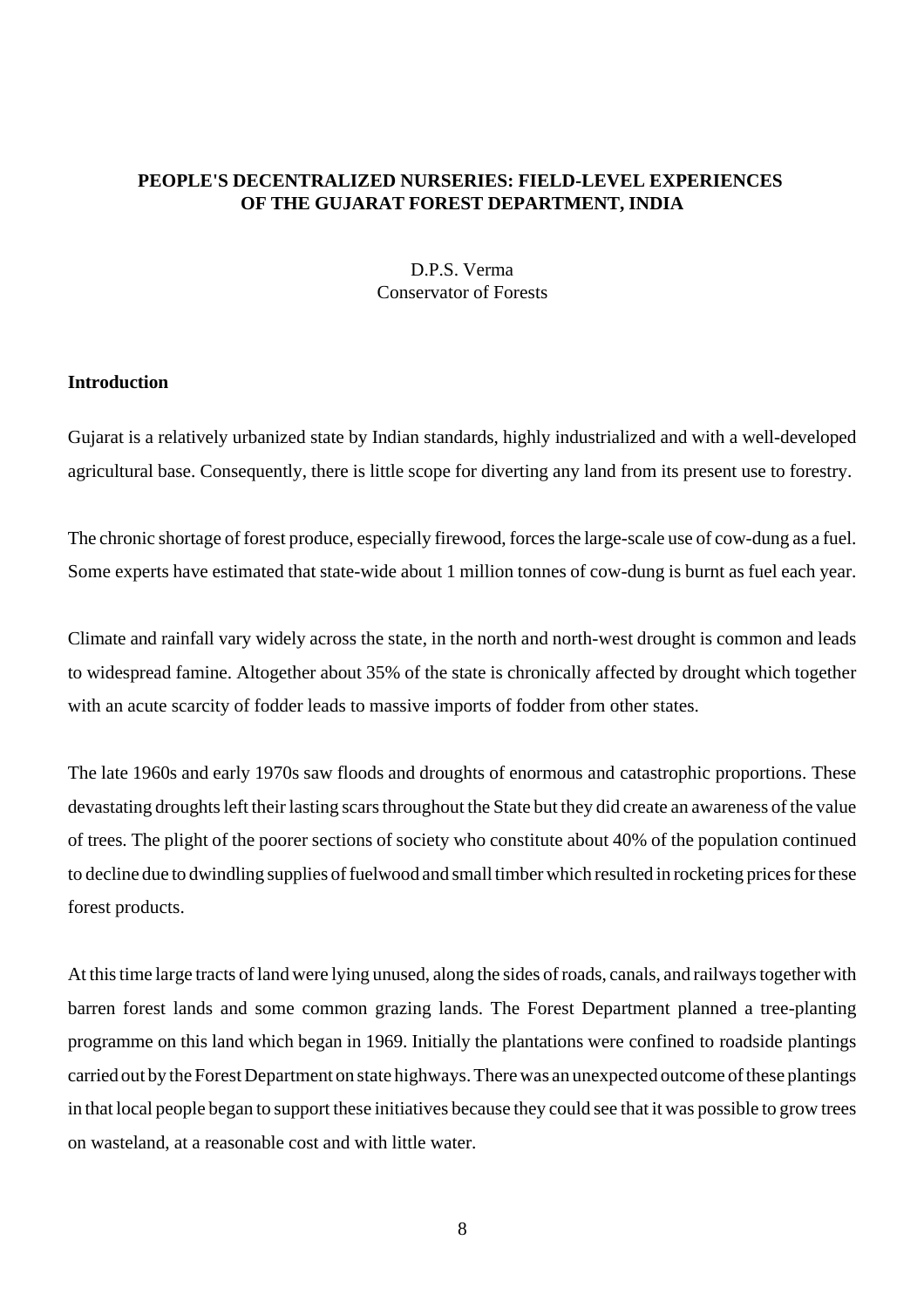Following the severe drought and famine of 1974 the Forest Department undertook another social forestry programme, which came to be known as the village forests programme. This project promoted tree-planting on barren community-owned grazing lands to provide local people with fuelwood, fodder, small timber and fruits. Due to uncontrolled grazing these lands had been reduced to wastelands where hardly a blade of grass grew, they were merely exercise grounds for village cattle rather than grazing lands. Theoretically, the extent of village forests should be related to the fuelwood requirements of the village, but this was not possible due to the limited amounts of available community lands, coupled with the need to keep some land for grazing.

#### **Farm and Agroforestry**

Before the mid seventies, tree seedlings were raised by Gujarat Forest Department (GFD) in response to demands from the Revenue Department and the panchayats. The seedlings were handed over to these organisations at the nursery site for further distribution to the local people. The GFD therefore played a passive role in the programme. Most of the seedlings taken by the panchayats and Revenue Department were bare root seedlings. These agencies neither had resources nor the necessary infrastructure to transport containerized seedlings, and furthermore, there was no extension work done among the local people before seedling distribution. It was a programme meant for the masses but was conceptualised at the top and handed down to the bureaucratic machinery for execution. There was no involvement of local people. This resulted in the programme becoming an occasion for ceremonial planting which was forgotten soon after the crowd disappeared.

Both the Wastelands Development Programme and Village Woodlots were successful in convincing people that trees could be raised successfully without irrigation. With the inception of a separate Social Forestry Wing (SFW) tree seedlings were supplied free to farmers, but initially, only wealthy farmers approached the Forest Department for these seedlings.

Slowly, however, the obvious success of the large farmers encouraged small and marginal farmers to participate in the tree-planting programme on their farms. Encouraged by this success, the SFW took up distribution of seedlings direct to the people and also gave them technical advice; thus transferring the technology of tree-planting and tree-rearing from the Forest Department to the farmers.

Despite the many arguments that can be put forward against supplying free seedlings, they provided the most effective way to encourage the planting of a large number of trees by a large number of farmers, in the shortest period of time. Although it is the case that considerable subsidies may have gone to richer farmers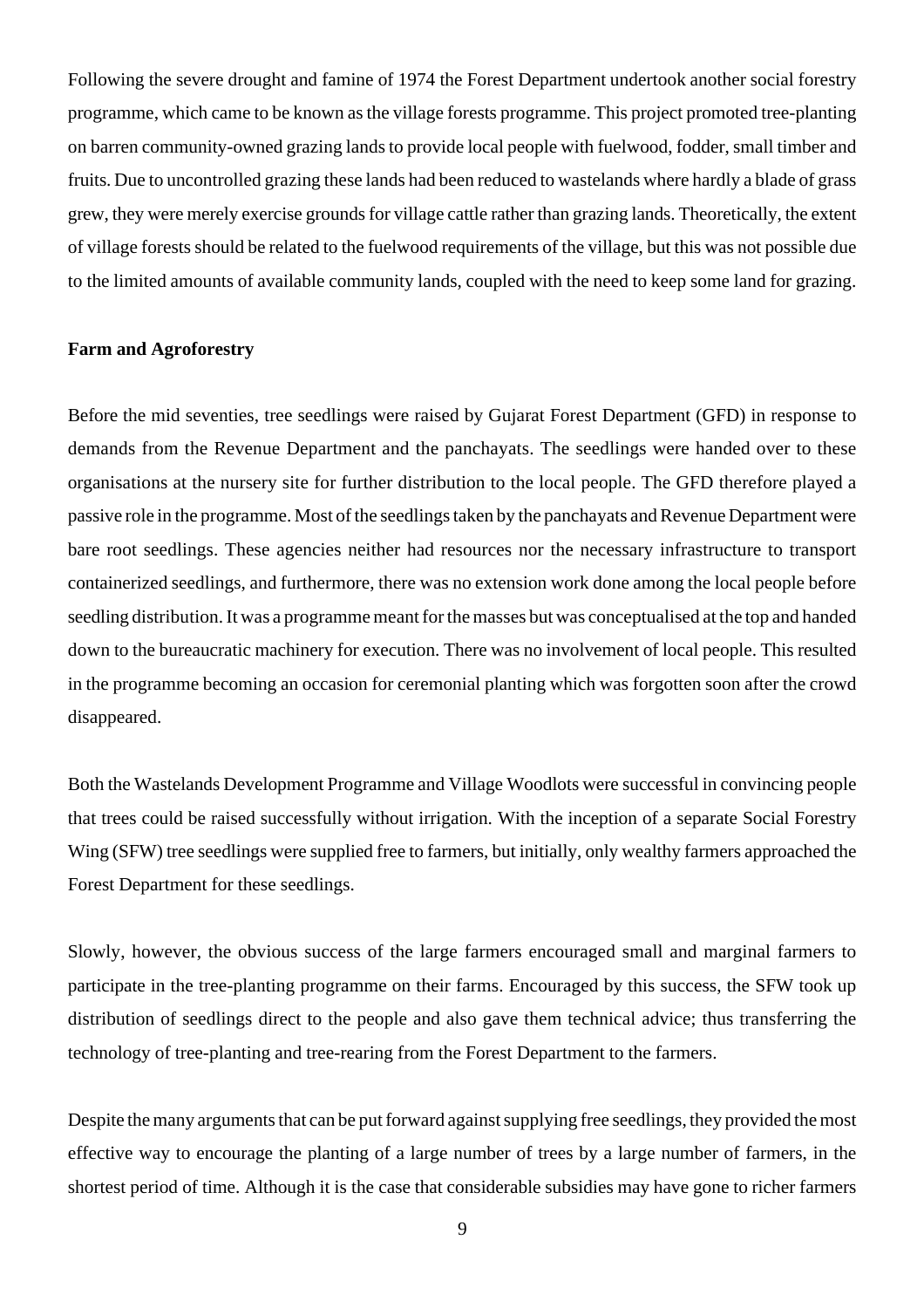who took the largest number of seedlings in the initial years which may result in an over-production of trees for the commercial sector.

#### **The Decentralized People's Nursery Scheme**

In the beginning all the seedlings for public distribution were raised by the Forest Department in about 3200 nurseries spread across the state. Each nursery had an average catchment area of 62 square km covering about 6 villages. This arrangement had some inherent defects of which the main one was that the GFD selected the tree species to be grown. Although, the GFD tried to raise seedlings to meet popular demand, there remained an element of GFD perceiving the demands of the state and not of users.

Farmers also had to transport seedlings over relatively long distances, incurring high transport costs and leading to high seedling mortality. Another problem was that the highly skilled technical staff of the GFD were constrained by having to support these centralized nurseries and could not keep up with the everincreasing demand for seedlings by the local people. It was therefore decided to decentralise the production of seedlings by transferring nursery technology to schools and farmers. This released GFD personnel for the more specialized jobs of silviculture and forest protection. Other advantages of decentralization included lower transport costs, and farmers and schools could also make money by selling surplus seedlings.

In 1985, after nearly 10 years of success in Gujarat, the National Wastelands Development Board (NWDB) adopted this scheme and launched a massive programme throughout the country which came to be known as the Decentralized People's Nursery Scheme (DPNS). DPNS entrusts the task of raising seedlings to the under-privileged sections of society such as the landless, scheduled casts, scheduled tribes, small and marginal farmers, women's groups and schools. The cost of raising a seedling (30 paisa) is paid to each participant in three equal installments in December, March and June. When the seedlings are ready the participants can sell them to purchasers at mutually agreed prices. Thus, the participants not only earn wages right on their doorstep, but also receive additional money from the sale of seedlings, which are in great demand.

## **Lessons Learnt**

The choice of tree species is left to the participants themselves, who generally prefer to plant fruit trees since there is a greater demand for them. It has been possible to sell most of the seedlings from DPNS at varying rates depending on the species: fruit and bamboo carry the highest premium. The expected income from sale of seedlings indicates the trend of demand for particular species by local people. It establishes that though